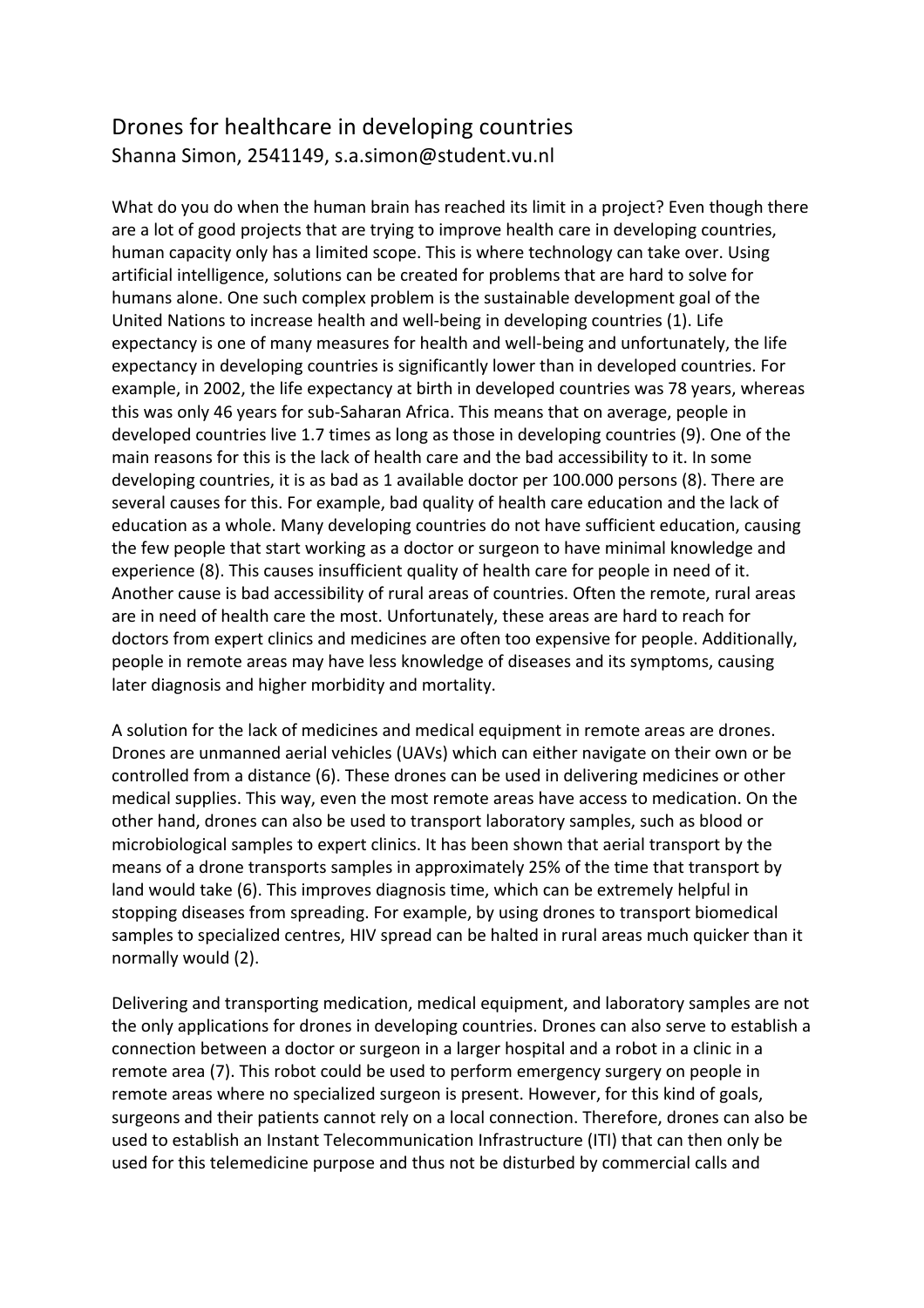connections (7). This ITI can be used to perform surgery, but also to assist local doctors and nurses in diagnosing patients and decide on a suitable treatment. This is called telementoring. In 1998, an early application of telementoring was the Early Detection and Prevention System was developed in India for rural clinics (5). This system was able to instruct and advice nurses and paramedical personnel. The consistency between the Early Detection and Prevention System and actual physicians was 94% (5).

Next to making diagnosing patients easier and making expert care accessible for even the most remote areas, drones can also be used to predict disease outbreaks. They can be equipped with technology to acquire high-resolution temporal and spatial information (6). This information can in turn be used for epidemiological research by using characteristics of the environment that may cause a disease outbreak. For example, Fornace et al. (2014) used drones to follow patterns of deforestation and changes in landscape in Malaysia. These patterns and changes influence the spread of malaria parasites and thus the chance of an outbreak of a malaria epidemic in that area. Another example is the use of drones with nucleic acid analysis modules in order to detect the Ebola virus (4). Using this kind of information to predict possible disease outbreaks can be useful in both developed and developing areas to prevent outbreaks or combat them in an early stage. This would improve the quality of life in the remote areas in question, such as rural areas of African countries.

From the examples described above, we can conclude that ICT in the form of drones can be very useful in improving healthcare in developing countries. Equipping drones with the necessities in order to provide better healthcare for people in remote rural areas in developing countries. This links back to sustainable development goal number 3: Good health and well-being (3). A part of that is to end the epidemics of AIDS, malaria and tuberculosis by 2030. Drones could be used to predict these epidemics and thus make it easier to prevent them. These same drones could also be used to deliver medication to remote areas in order to combat and contain these diseases. Additionally, part of SDG number 3 is to reduce the global maternal mortality ratio and to reduce the number of preventable deaths of newborns and children under 5 years (3). Better access to healthcare and medicine would facilitate this. Medicine delivery by drones and telementoring could make a great impact by improving accessibility of medication and expert opinions and skills.

Even though there are a lot of advantages to using drones in providing and facilitating healthcare in remote rural areas of developing countries, there are also some downsides. The biggest challenge in the implementation of aforementioned ideas is the funding. Even though governments imply that they want to improve the healthcare system in their countries, often there is too little budget for such technological additions to the system. The initial costs are higher, but total costs decline over time after implementing initiatives such as drones to deliver medication or telementoring. Many good causes try to help developing countries by raising money in developed countries. However, even if they were to fund an initial drone start-up, this funding would not continue forever and thus the financial sustainability might not be sufficient. Another challenge is training people to become acquainted with the technology. Even though few people are needed to manage and service the equipment, finding suitable candidates is not always easy in remote areas. Without skilled people to service the devices, usage will not be sustainable in the long run. Another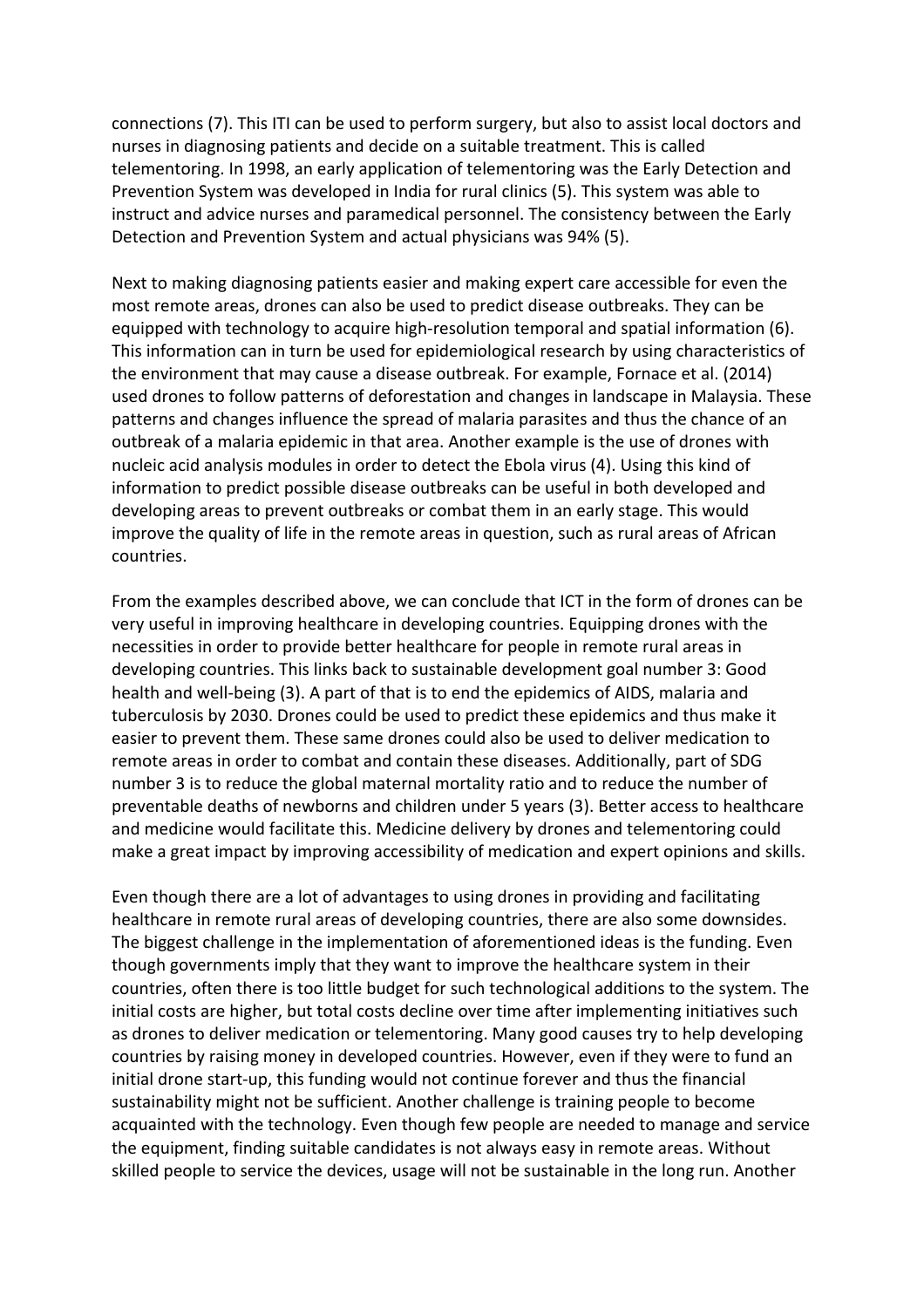issue with drones is aerospace regulation. Drones are unmanned and subjected to technical flaws. This implies that if another aerospace vehicle were to cross paths with the drones, a collision might occur, endangering many people. This should be taken into careful consideration if a country were to implement drones for healthcare purposes. Lastly, the drones should be equipped with an excellent safety mechanism in order to prevent people taking advantage of the medication or equipment that is being transported. Blood and laboratory samples should be transported in a safe manner in order to deliver the samples to expert clinics safely for the results to be reliable and the diagnosis to be correct.

All in all, drones can have a very positive impact on healthcare services in rural areas in developing countries. However, it is a delicate issue that should be evaluated carefully before implementing such techniques. For each country separately, aerospace regulations, safety measures, and possible applications of the drones should be thoroughly explored before even starting trials. Additionally, many developing countries have to deal with high criminality rates and terrorism. Governments and researchers should take great caution in deploying drones for healthcare purposes, since criminals and terrorists could easily use them for their attacks, completely backfiring at the intention of doing good. The drones could also be used for substance abuse if people were to be able to confiscate the medication they are transporting, or be used for the transport of forbidden substances.

Conclusively, I personally think that drones could be very efficient in striving for sustainable development goal number 3, better health and well-being. Not only can we reach people in the most remote areas, we can also educate and help the available nurses and medics in those areas to provide better care for the people living there. Using drones for medical purposes can be a great start, but with the rapid developments in the artificial intelligence, they may soon be able to be used to address the other sixteen goals as well to increase the development of the less fortunate parts of the world.

## **Bibliography:**

- 1. About the Sustainable Development Goals United Nations Sustainable Development. (n.d.). Retrieved from https://www.un.org/sustainabledevelopment/sustainable-development-goals/
- 2. Breen G-M, Matusitz J. An evolutionary examination of telemedicine: a health and computer-mediated communication perspective. Soc Work Public Health. 2010;25:59–71.
- 3. Envision2030 Goal 3: Good Health and Well-being Enable. (n.d.). Retrieved May 20, 2019, from https://www.un.org/development/desa/disabilities/envision2030goal3.html
- 4. Fornace KM, Drakeley CJ, William T, Espino F, Cox J. Mapping infectious disease landscapes: unmanned aerial vehicles and epidemiology. Trends Parasitol. 2014;30:514–519.
- 5. Guo, J., & Li, B. (2018). The Application of Medical Artificial Intelligence Technology in Rural Areas of Developing Countries. Health Equity, 2(1), 174-181.
- 6. Rosser Jr, J. C., Vignesh, V., Terwilliger, B. A., & Parker, B. C. (2018). Surgical and Medical Applications of Drones: A Comprehensive Review. JSLS: Journal of the Society of Laparoendoscopic Surgeons, 22(3).